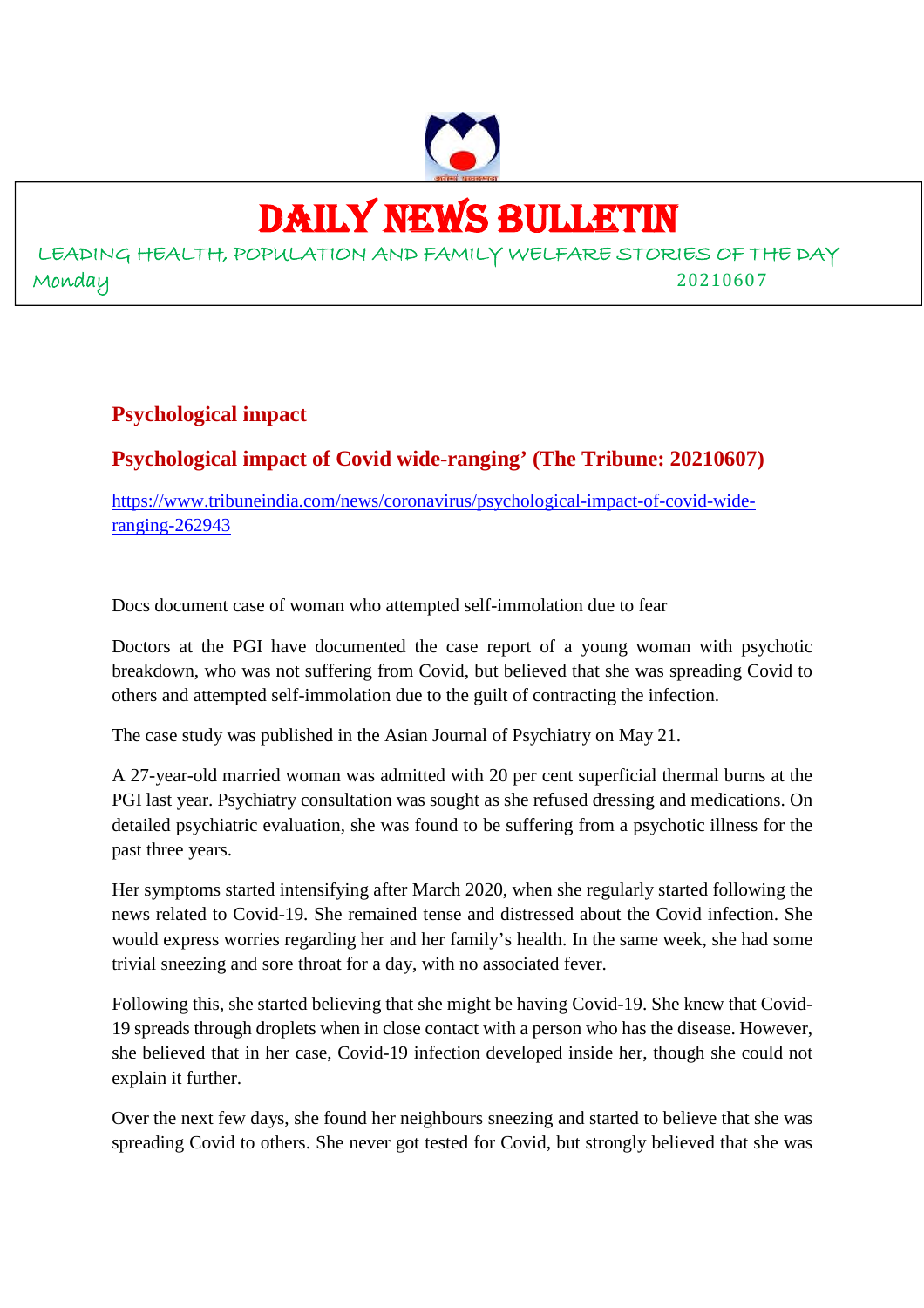spreading the infection to others. Over the next one month, she started remaining sad and tired most of the time, lost interest in all housework and leisure activities.

She started remaining fearful that people would find out and beat her up and her daughter for spreading Covid and she stopped going outside. She would frequently express a wish to die to her husband to save the family from public humiliation and would think of elaborate plans to kill herself.

"On a morning, while making tea, she tried to kill herself and her daughter. The screams of her child awakened the family members, who quickly rescued them. She sustained superficial burns on both the arms and legs, while her daughter suffered from 30-40 per cent superficial to deep burns on the face," read the case study.

The doctors found out that she still believed she was carrying Covid-19 infection and was spreading the virus to others. She was managed with electroconvulsive therapy and psychotropics. The patient returned to her usual routine and no adverse reactions were observed. Both her and her daughter's lesions from burns have healed with minimal scarring.

The doctors have observed that the psychological impact of the pandemic has been wide ranging. Socio-cultural events have been shown to produce significant effect on the development of psychopathology and Covid-19, being a novel stressor, has played a major role in the development and course of various mental illnesses.

"The case report highlights the fact, patients presenting with various neuropsychiatric symptoms, especially exhibiting new set of symptoms, should be routinely be evaluated for the association of such symptoms with beliefs about Covid-19 and its spread," read report.

The 27-year-old patient, who remained tense and distressed about the Covid infection, started believing that she might be having Covid. She knew that Covid spreads through droplets when in close contact with a person who has the disease. However, she believed that in her case, the Covid infection developed inside her, though she could not explain it further

#### **Covishield 'more effective' than Covaxin**

#### **Produces higher level of antibodies, shows study on health staff (The Tribune: 20210607)**

#### https://www.tribuneindia.com/news/coronavirus/covishield-more-effective-than-covaxin-263977

Indian healthcare workers have shown high immune response to Covid after receiving the two mandated doses of both domestically manufactured vaccines —Covishield and Covaxin.

A preprint of the first Indian study among doctors and nurses who received both shots shows that a higher proportion of those inoculated with Covishield produced antibodies compared to those who received Covaxin, even though both shots elicited a good immune response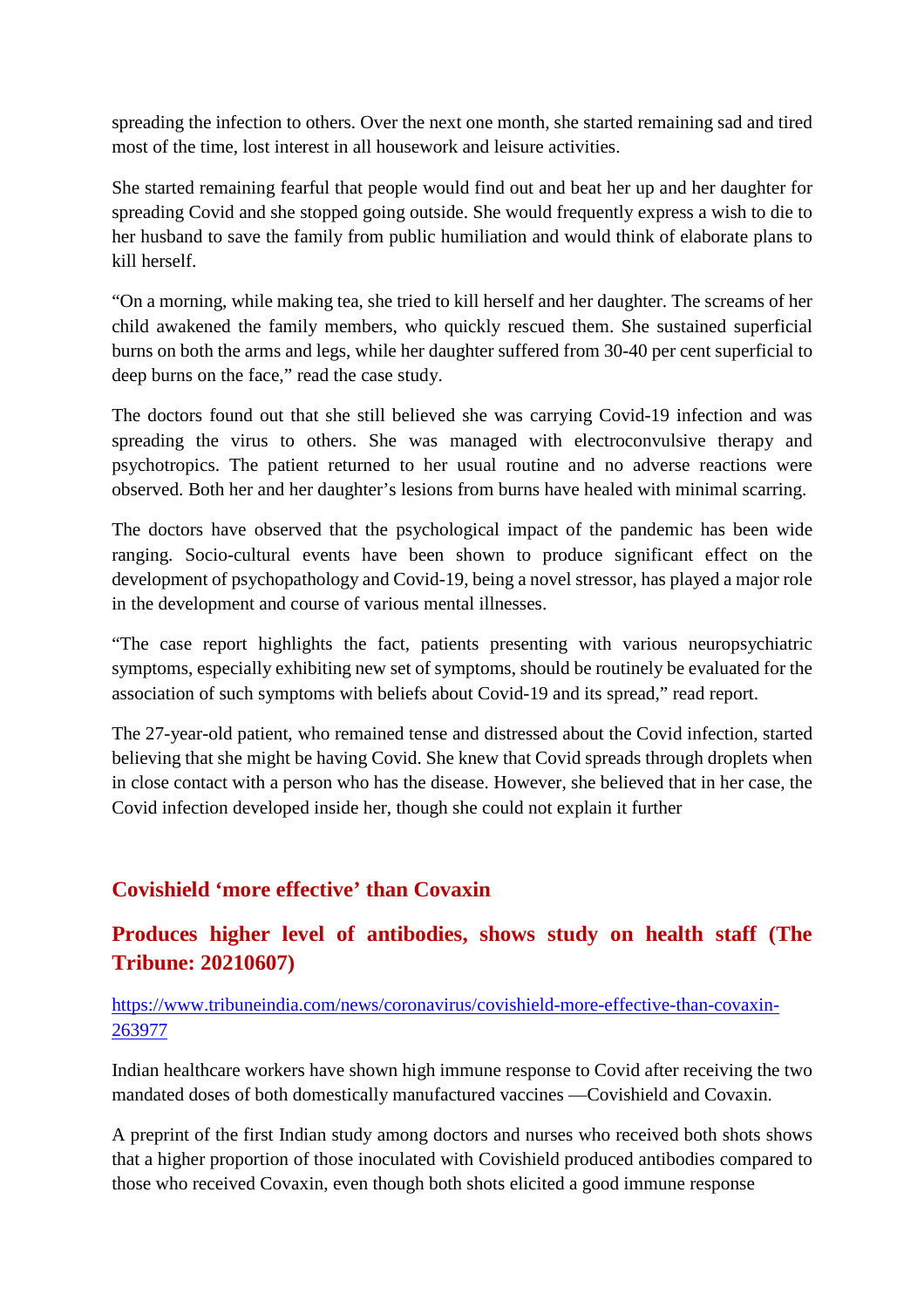#### **Vax plans**

#### **Need to rethink vax plans (The Tribune: 20210607)**

https://www.tribuneindia.com/news/editorials/need-to-rethink-vax-plans-262992

#### Supreme Court questions 'irrational' policy

The second wave of the Covid-19 pandemic is receding and, according to latest data, over 4.53 crore people have been fully vaccinated against the virus, and another 17.56 crore people have got the first dose of the vaccine. Yet, over four-and-a-half months after the first vaccine dose was administered in India, the Supreme Court has been constrained to observe that the vaccination process is 'prima facie arbitrary and irrational'. The court's remarks are relevant and need urgent attention, for experts have already voiced concerns over the slow rate of vaccination, differential pricing of the vaccines and their severe shortage, leading to gates being shut at vaccination centres across India.

The greatest worry is over the Centre's policy under which states and private hospitals must share the burden of inoculating their population falling in the 18-44 age group. Also, the states are required to procure vaccines directly from manufacturers. However, with the Central government procuring 50 per cent of the vaccines produced by India's two manufacturers — Serum Institute of India (SII) and Bharat Biotech — the states must scramble for a share of the rest of the 50 per cent production. To meet vaccination targets, they looked overseas — and met roadblocks. Two American companies, Moderna and Pfizer, have refused to supply vaccines individually to the states, insisting they would deal only with the Central government.

Experts have warned that at the current pace, the job of vaccinating 70 per cent of India's adult population — to acquire herd immunity — will take over 18 months. The government's promise to vaccinate the whole of India's adult population by the end of the year seems too ambitious, flying in the face of vaccine production capability. The government says it is in talks with global vaccine-makers for supplies to India, but they too have their hands full for now. There's also the matter of judicious use of funds — the Supreme Court has directed the government to 'clarify' why can't the sum of Rs 35,000 crore, earmarked by it to procure vaccines, be used to vaccinate people in the 18-44 age group. A paper by researchers from the Indian Council of Medical Research has concluded that the planning of vaccine production and distribution in India has been 'poor'. Hopefully, the intervention by the apex court will give it direction.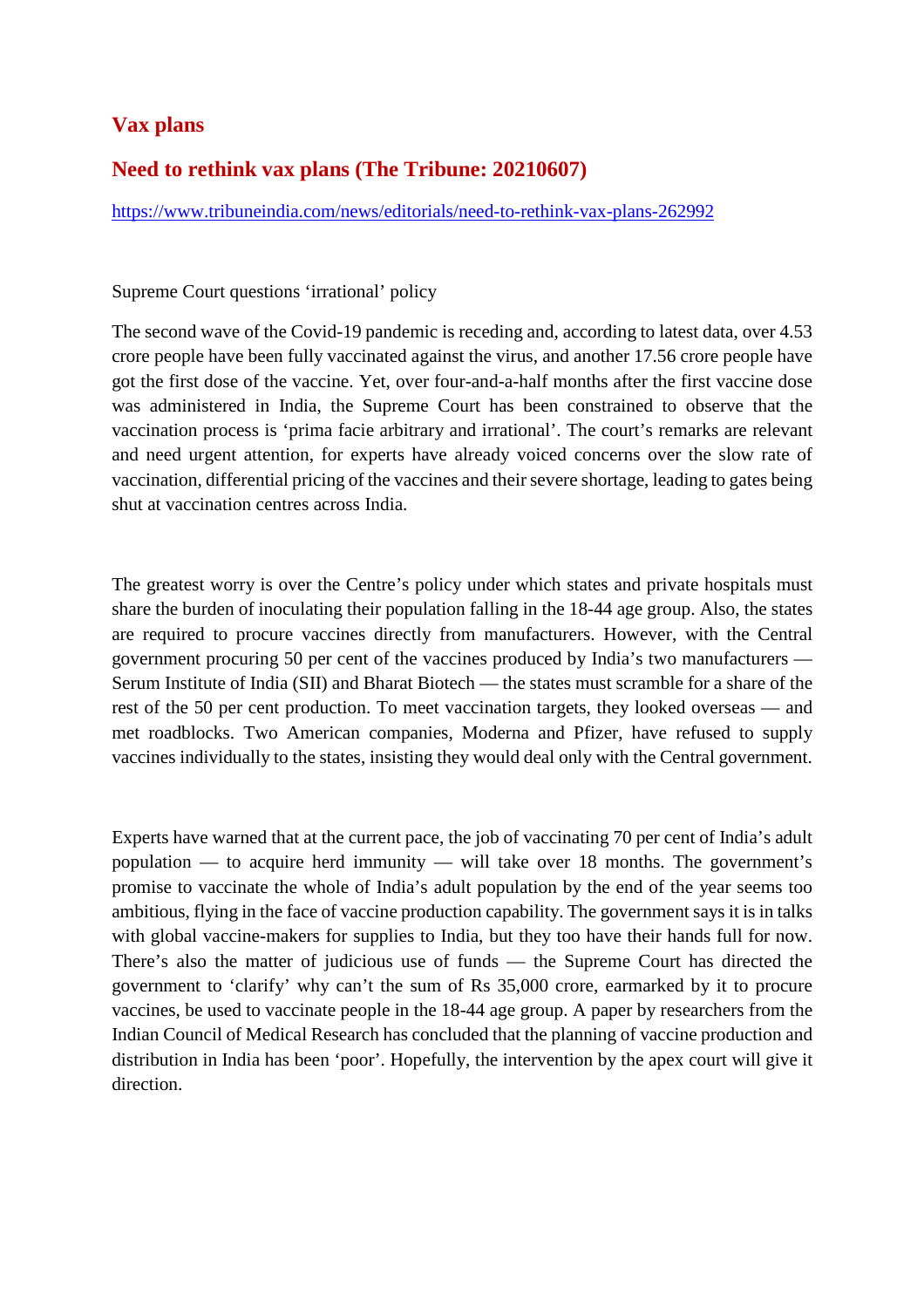#### **Coronavirus | More anti-bodies produced by Covishield than Covaxin**

#### **Coronavirus | More anti-bodies produced by Covishield than Covaxin, says study (The Hindu: 20210607)**

https://www.thehindu.com/sci-tech/health/coronavirus-covishield-produces-more-antibodies-than-covaxin-says-study/article34745262.ece

Health worker administering Covishield vaccine, during COVID-19 vaccination program at BBMP head office, Bengaluru City University, in Bengaluru on June 01, 2021. | Photo Credit: The Hindu

515 doctors across 22 cities tracked through immunisation schedule.

Two doses of Covishield vaccine produced more antibodies than Covaxin doses, but there were relatively fewer instances of 'breakthrough infections' after the latter, reports a study of healthcare workers (HCW) in India.

The study is being peer-reviewed and has been submitted to a journal but appears as a preprint in MedrXiv, an online repository, and is among the few studies of the real-world effectiveness of vaccination in India.

Coronavirus | More anti-bodies produced by Covishield than Covaxin, says study

The study, by a collective of doctors, shows that none of the participants, who were also all doctors and got both doses of vaccines, were ill and only about 6% tested positive at different points of the vaccination schedule. While both vaccines were protective, there were differences in the protection accorded by a single dose of the vaccines.

Due to the shortage, it's easier for people to get a single dose rather than both doses — given that the recommended gap has been extended to as many as 12 weeks for Covishield.

For the study, 515 healthcare workers from 13 States and covering 22 cities were evaluated from January to May 2021. Their blood samples were also tested for the presence, quantity of antibodies produced and levels of the specific antibodies that are directed to the spike protein of the virus, widely held to be a proxy of protection.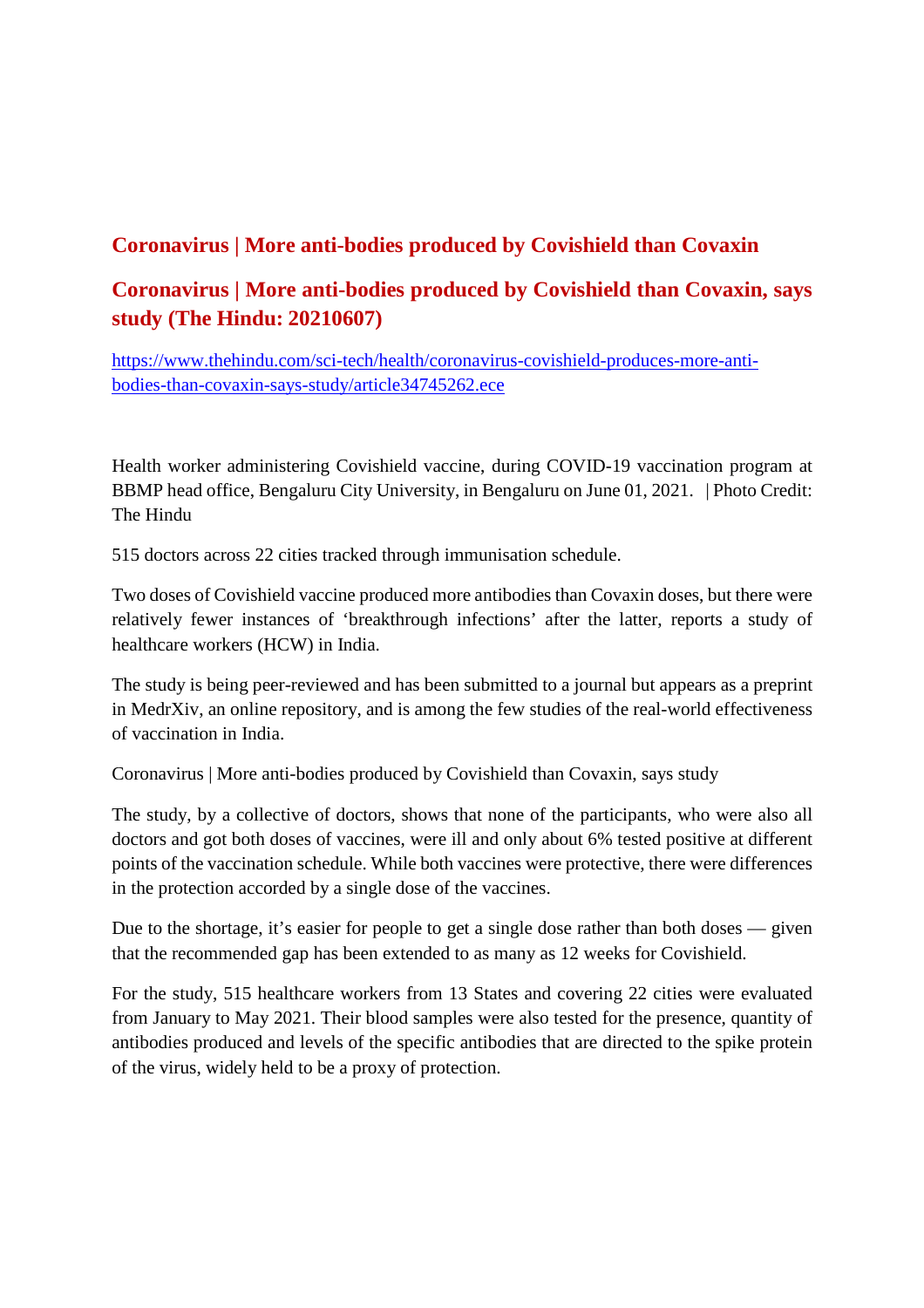#### **Vaccine (The Asian Age: 20210607)**

http://onlineepaper.asianage.com/articledetailpage.aspx?id=15635854

## Govt fighting for blue tick, be self-reliant for vaccine: Rahul

#### **AGE CORRESPONDENT** NEW DELHI, JUNE 6

As the controversy around the removed and then restored "verified blue ticks" on Twitter continued to rage, Congress leader Rahul Gandhi took a dig at the BJP government<br>for allegedly "fighting for blue ticks" while the country faces a shortage of Covid-19 vaccines. "Modi government is fighting for blue tick. If you want a Covid-19 vaccine, then be self-reliant! #Priorities," he tweeted.



His dig came a day after "blue Twitter removed ticks", that indicate a verified account, from the Twitter handles of Vice President M. Venkaiah Naidu. Rashtriya

Cong leader

Swayamsevak Sangh (RSS) chief Mohan Bhagwat and other leaders. Soon after, the government sent a final communication to Twitter asking them to comply immediately with the new guidelines failing which legal consequences will follow. In the last few weeks several Congress leaders have attacked the Central government over "mis-<br>management" of Covid vac-"miscines. Vaccination for the 18-44 year old age group has been lagging behind in several states because of vaccine shortage.

#### **Third wave**

#### **How to bend the third wave (The Indian Express: 20210607)**

https://indianexpress.com/article/opinion/columns/covid-19-third-wave-pandemiccoronavirus-vaccination-second-dose-7346977/

Decision-making on vaccines should be imbued by a spirit of cooperative federalism rather than partisanship and guided by scientists rather than thrust upon judges through political abdication.

As the second wave of the pandemic recedes, the devastating death toll — and its massive official under-stating — has occupied a lot of attention. Vaccines have, rightly, become the focus of policy. Effective vaccine policy over the next few months will, of course, require massive efforts to augment vaccine supply. But better allocation of existing supplies, helped by science, data and cooperation, can also play an important role. Consider why and how.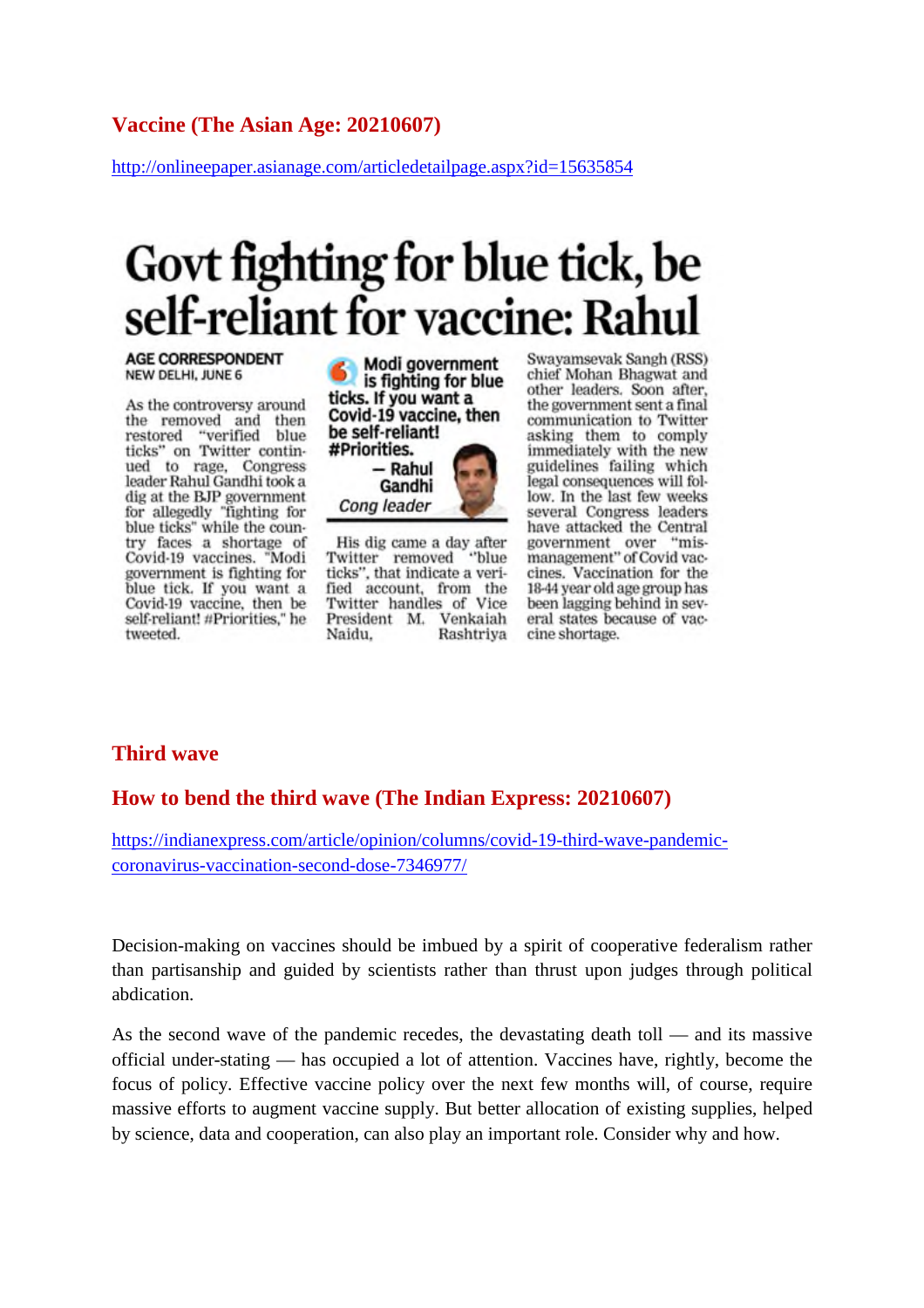On any realistic assumption about the supply of vaccines, India will face significant shortages over the next 6-12 months. That is unfortunately a sad and brutal reality. Still, allocating the limited vaccine supply in a rational, targeted way could help India save tens of thousands of lives and help prevent a deadly third wave.

Currently, vaccine supply and allocation are chaos-ridden with multiple decision-makers, uncertainty about rules, contradictory messaging, etc, all of which only aggravate the underlying problem of vaccine scarcity. Centralisation or rather re-centralisation of the policy effort is a must as Naveen Patnaik, Chief Minister of Odisha, has recently proposed. And, as I have argued, vaccines should be free for all, regardless of where it is provided or received, and the costs must be borne by the Centre.

But these measures may not be sufficient in the short run.

Advanced countries that have had relatively successfully vaccine programmes — Israel, the US and UK — have in the initial stages at least adopted a strategy that first prioritised essential workers and then used age as the criterion for sequencing vaccine jabs.

But India today is different in two very significant ways. First, the shortfall in vaccine availability is much more acute. This heightens the challenge. Second, India's infection rates, especially after the second wave, are in all likelihood significantly greater too. Consider this rough calculation. At end-December 2020, India's official case tally was about 10.3 million, while the third national sero-prevalence survey conducted across around then suggested that the "true" infection rate was 21.5 per cent — that is over 1 in 5 people in India had been exposed to the virus by end-2020. Assuming that the ratio of official-to-"true" Covid cases still holds broadly, and conservatively allowing for a re-infection rate of 20 per cent, the official case count of 28.3 million (on June 1) translates to a plausible infection rate of over 50 per cent or above 700 million people. Ironically, this high infection rate could make the vaccine shortage less real if India does a good job of allocating and prioritising existing vaccines based on some combination of geography and demography.

The latest research suggests that prior infection confers a fair amount of immunity. Of course, this immunity increases strongly with at least one dose of the vaccine. But even without the vaccine, prior infection offers protection for some time. That affords the government a window to focus on the uninfected and vulnerable as the immediate priority — especially with the goal of preventing a third wave.

But putting this strategy into practice will not be easy. It requires detailed and immediate spatial data on infection rates, demography and vaccination status, and it will probably require extensive testing. Consider just one possibility (by no means the best). Suppose the central government along with state governments could quickly do another round of country-wide surveys of sero-prevalence. It would then be possible to distinguish, even if imperfectly, areas that are currently less affected from those with higher infection rates. A larger share of the limited vaccines could then be devoted to these geographies.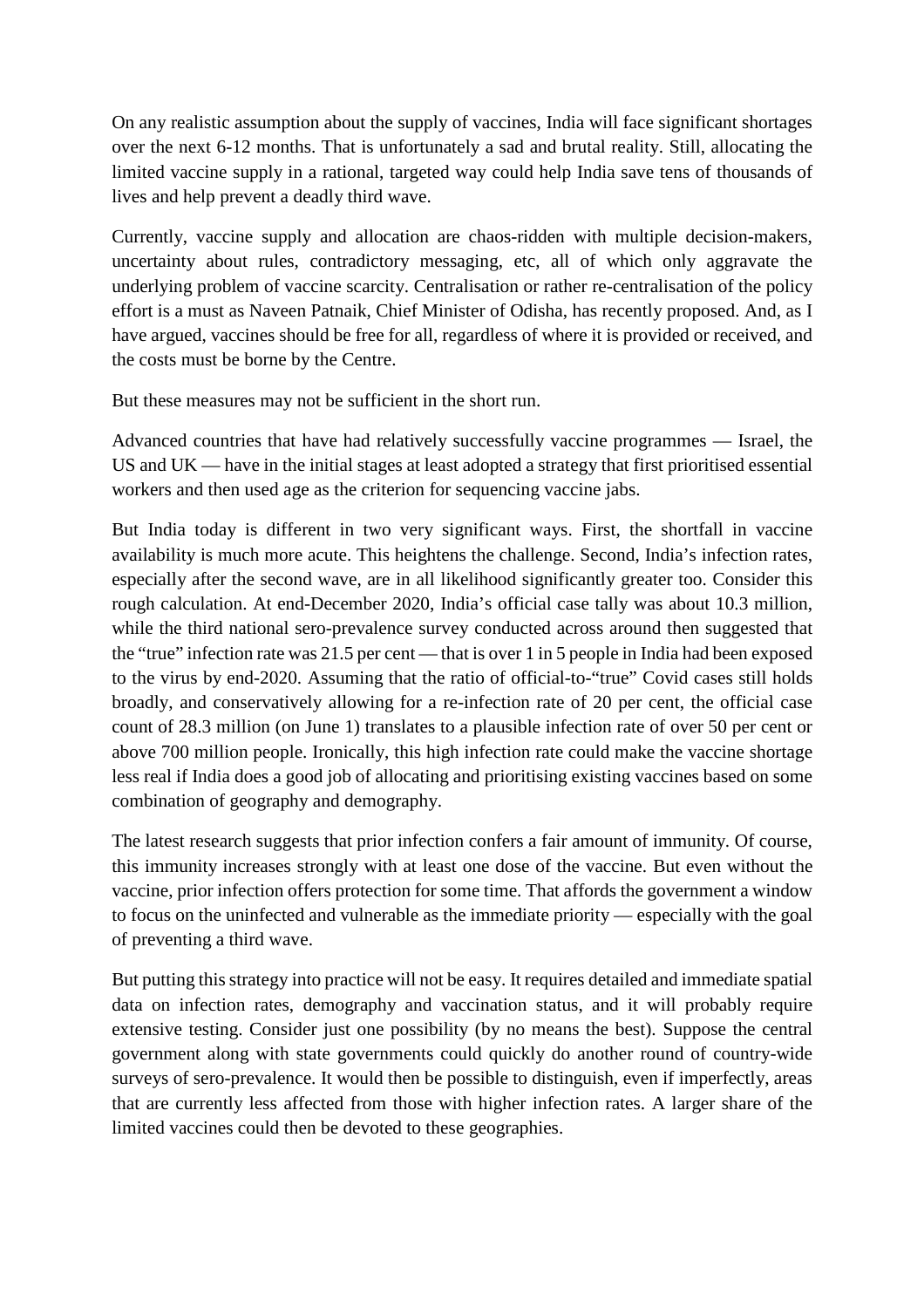A technical team of scientists, epidemiologists, statisticians, health professionals and others must come together to design a plan, continually updated, to decide on the most effective allocation of existing vaccines. This team must have the blessing of, and report to, a group, comprising the prime minister and all the chief ministers. Decision-making on vaccines should be imbued with a spirit of cooperative federalism rather than partisanship and be guided by scientists rather than thrust upon judges through political abdication.

#### **Coronavirus live updates**

#### **Coronavirus live updates: AIIMS Delhi starts screening of children for Covaxin trials (The Times of India: 20210607)**

https://timesofindia.indiatimes.com/india/coronavirus-in-india-covid-cases-vaccine-newslive-updates-7-june-2021/liveblog/83296053.cms

India reports 1,00,636 fresh Covid-19 cases in the last 24 hours, taking the country's tally to 2,89,09,975. The death toll stands at 3,49,186 with 2,427 deaths in the last 24 hours. Meanwhile, 2,71,5...READ MORE

AIIMS Delhi starts screening of children for Covaxin trials

The screening of children for trial of Covaxin, India's first indigenously developed Covid-19 vaccine, among those aged between 2 and 18 started at the AIIMS on Monday. The trial on children has already started at AIIMS Patna to see if the Bharat Biotech jab is suitable for children.

As of today, we have 14,01,609 active cases in the country, says Harsh Vardhan

11:31 (IST) Jun 07

Union health minister Dr Harsh Vardhan addresses the meeting of the Group of Ministers on the Covid-19 situation in the country

11:27 (IST) Jun 07

Supreme Court starts hearing suo motu case involving contagion of Covid-19 in children protection homes across the country and also the issue of rehabilitation of orphaned children.

11:21 (IST) Jun 07

Maharashtra: Gyms & salons in Pune re-opened today after the state government eased Covid-19 restrictions in a phased manner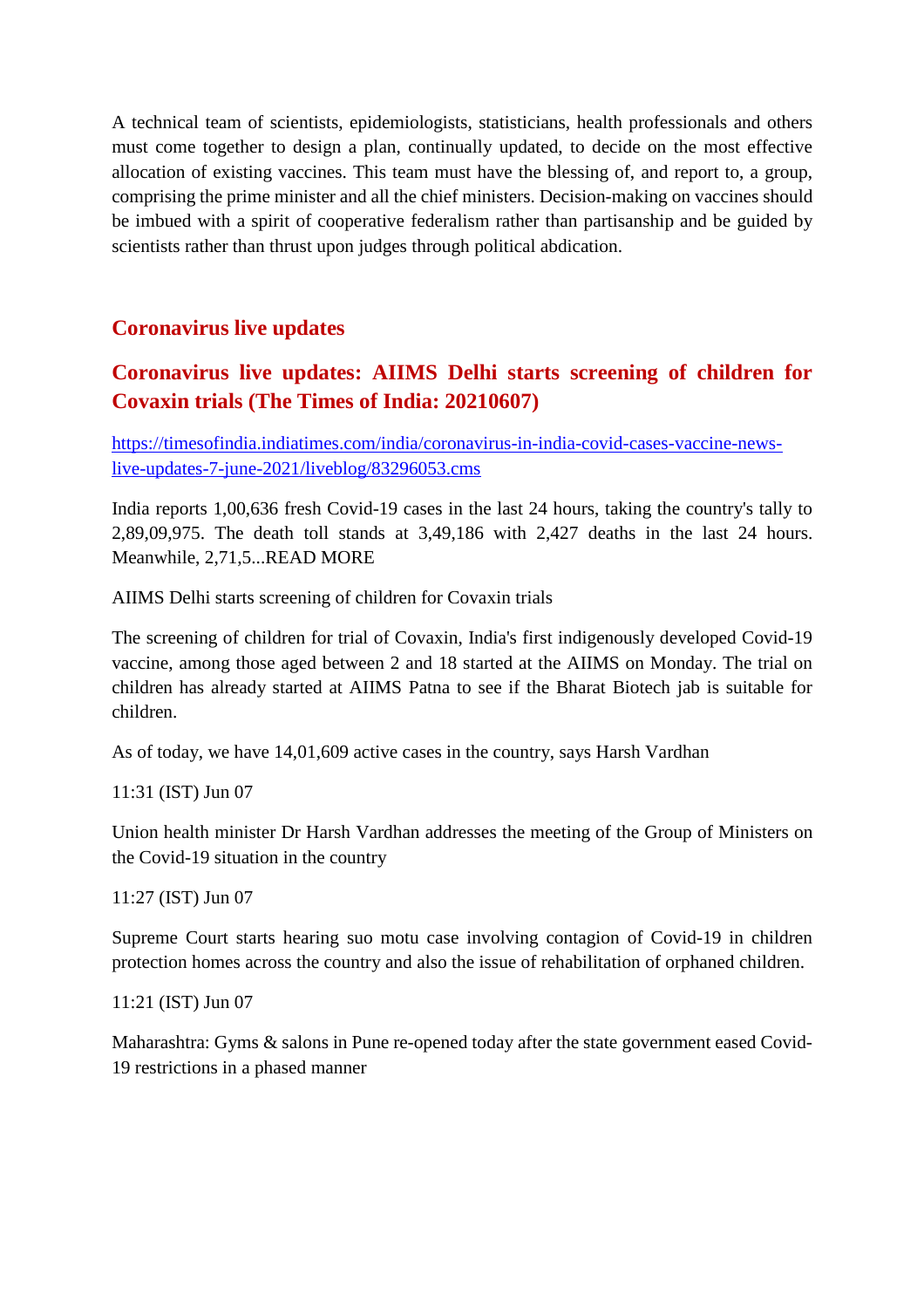**Country's daily Covid cases**

**Country's daily Covid cases lowest in two months: Data (Hindustan Times: 20210607)**

**https://epaper.hindustantimes.com/Home/ArticleView**



With a little over 100,000 new infections across India on Sunday, daily cases in the country dropped to the lowest level seen in over two months, underlining the country's turnaround after the brutal second wave of the viral outbreak.

On Sunday, 101,237 new infections were reported across the country and 2,446 new deaths, taking the total number of confirmed infections in India to 28.9 million and deaths to 349,247, according to HT's Covid-19 dashboard. While the daily cases were the lowest since April 4, or in 62 days, the number of reported daily deaths in the country touched a low of a month-anda-half (or since April 22).

The second wave of the pandemic has now seen a steady drop for four consecutive weeks across the country.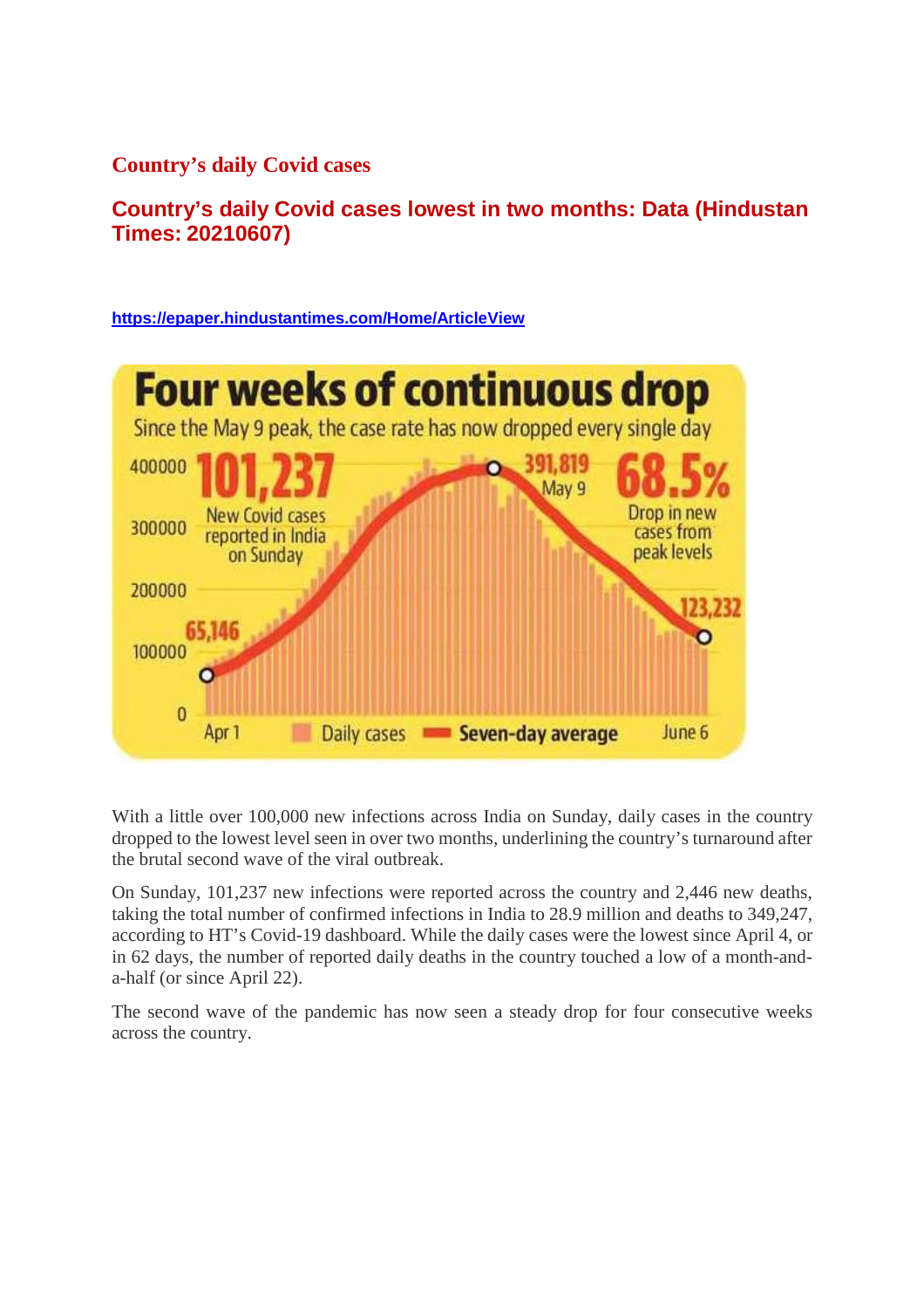#### **Infection (Hindustan: 20210607)**

https://epaper.livehindustan.com/imageview 851749 116896564 4 1 07-06-2021 0 i 1 sf.html

# सुखद : कोरोना संक्रमण के नए मामले दो माह में सबसे कम दर्ज

मौतें बढा रही चिंता लाख से कम हुई इलाज करा संक्रमण घटने के बावजूद मौतें चिंता बढा रही रहे मरीजों की हैं । एक दिन में 2677 मौतें दर्ज की गई हैं । यह संख्या देश में ज्यादा हैं। दादर नागर हवेली को छोडकर बाकी सभी राज्यों में कोरोना से मौतें हुई हैं। यदि फीसदी ही रह पिछली लहर से तुलना करें तो मौतें अब तक गई देश में एक हजार के करीब रह जानी चाहिए थी। रोजाना हालांकि विशेषज्ञों का मानना है कि आने वाले संक्रमण दर दिनों में इनमें तेजी से कमी आएगी।

> 22.68 लाख घटी है। एक दिन में 189232 मरीज स्वस्थ हुए जबकि सक्रिय मरीज 77449 कम हुए। इससे स्वास्थ्य तंत्र पर भार कम होता है तथा अब अस्पतालों में नए मरीजों को जगह मिलने लगी है।

26 दिनों में 22.68 लाख सक्रिय मरीज घटेः इस बीच तेजी से सक्रिय मामले घटे हैं। 10 मई को सक्रिय मरीजों की संख्या 37.45 लाख थी। रविवार को यह 14.77 लाख रह गई। यानी 26

दिनों में सक्रिय मरीजों की संख्या

नर्ड दिल्ली | विशेष संवाददाता

देश में कोरोना संक्रमण में कमी का दौर जारी है। रविवार को कोरोना के 1.14.460 नए मामले दर्ज किए गए। दो महीने में संक्रमण के यह सबसे कम मामले हैं। इससे पहले सात अप्रैल को 115736 मामले दर्ज किए गए थे।

स्वास्थ्य मंत्रालय के अनुसार रविवार को कोरोना संक्रमण दर घटकर 5.6% दर्ज की गई। विश्व स्वास्थ्य संगठन के मानकों के अनुसार यह यदि यह पांच फीसदी से नीचे आती है तो मान लिया जाता है कि महामारी नियंत्रण के दायरे में हैं। संक्रमण से स्वस्थ होने वालों का प्रतिशत भी घटकर 93.67 हो गया है। कोरोना मृत्यु दर 1.20 प्रतिशत है।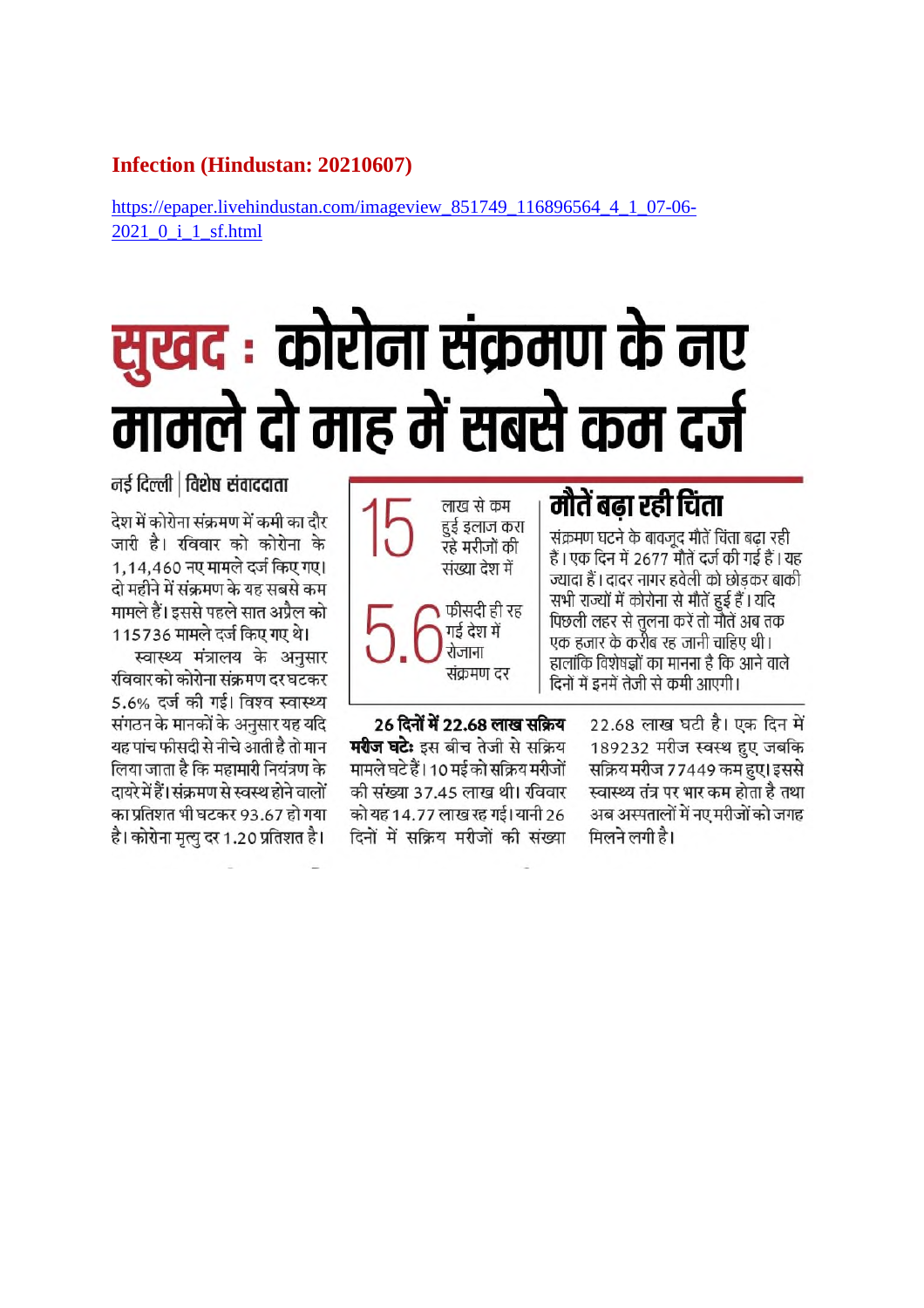#### **Vaccination (Hindustan: 20210607)**

https://epaper.livehindustan.com/imageview\_851749\_116896254\_4\_1\_07-06- 2021\_0\_i\_1\_sf.html



#### **ICU (Hindustan: 20210607)**

https://epaper.livehindustan.com/imageview\_851751\_117128850\_4\_1\_07-06- 2021 3 i 1 sf.html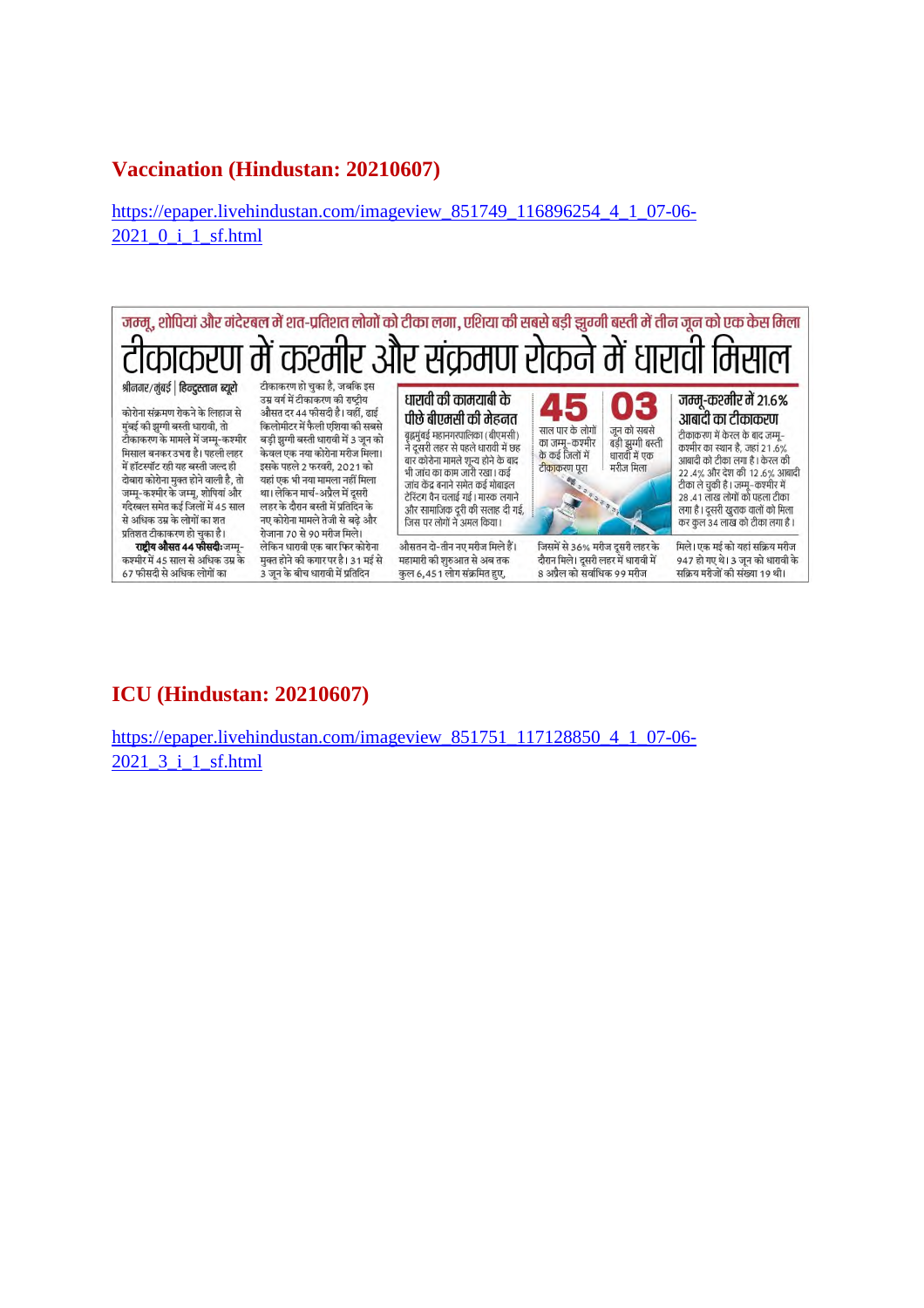डॉक्टर इसे कोविड-19 से हुआ डायबिटीज कह रहे. जिन्हें पहले नहीं था वो भी चपेट में आ रहे

# में लंबे समय तक रहे मरीजों को मधुमेह का खतरा

#### चिताजनक

#### नई दिल्ली | वरिष्ट संवाददाता

कोरोना से गंभीर रूप से बीमार हुए मरीजों को ठीक होने के बाद गंभीर रूप से शुगर बढ़ने और ब्लॉकेज होने से हृदयघात का खतरा हो सकता है। कोरोना संक्रमितों का इलाज कर

रहे विशेषज्ञ इन संक्रमित मरीजों में डायबिटीज के मामले देख रहे हैं। विशेषज्ञों का कहना है कि उन लोगों में भी मधुमेह देखने को मिला है जिनमें यह पहले से नहीं था। चिकित्सक इसे कोविड-19 से हुई डायबिटीज कह रहे हैं।

इसलिए भी बढ़ जाती है मात्रा : चिकित्सकों के अनुसार, कोरोना वायरस फेफड़ों में कोशिकाओं में पाए जाने वाले एसीई-2 रिसेप्टर को बांधते हुए तेजी से फैलता है। ये एसीई-2 रिसेप्टर पैंक्रियाज की बीटा कोशिकाओं में भी होते हैं। कोरोना वायरस बीटा कोशिकाओं पर हमला करके उसे तोड़ते हैं, इससे शरीर में इंसुलिन का निकलना कम हो जाता है, इसके चलते शरीर में शुगर की मात्रा बढ़ जाती है।

### स्वस्थ हो चुके लोगों के लिए सुझाव

- कोरोना संक्रमित प्रत्येक व्यक्ति को शुगर की जांच करानी चाहिए। • जो लोग अपने घरों में क्वारंटीन हैं
	- उन्हें विशेष रूप से अपने शुगर लेवल की जांच करनी चाहिए।
- कोरोना से ठीक होने के 180 दिनों

#### केस उपचार के बाद बढा मिला स्तर

दक्षिणी दिल्ली में एक एनजीओ चलाने वाले नितिन ने बताया कि उन्हें पहले कभी शुगर की समस्या नहीं थी। वह अप्रैल के पहले सप्ताह में कोरोना संक्रमित हुए और दो सप्ताह तक एक निजी अस्पताल के आईसीयू में रहे । यहां इलाज के दौरान उनका शुगर का स्तर बढ़ा हुआ पाया गया। इसके बाद जब ठीक होकर आ गए तो शुगर का स्तर और अधिक बढ़ गया।

कोरोना के चलते भी शूगर बढ़ सकता है । कोरोना सीधे तौर पर पैंक्रियाज में इंसुलिन उत्पादित करने वाली कोशिकाओं पर असर डालता हैं। - डॉ. श्वेता बुडयाल, हार्मोन रोग विशेषज्ञ, फोर्टिस अस्पताल

- के भीतर शगर लेवल को नियंत्रित करना बेहद आवश्यक है। • शुगर लेवल 70 और 180 तक होना चाहिए।
- एचबी1सी (तीन माह का औसत शूगर लेवल) 7 से कम होना चाहिए।

आदेश

#### ग्लकोमीटर दिया जाएगा दिल्ली के स्वास्थ्य विभाग ने 4 जून

को जारी एक आदेश में कहा कि अस्पताल आईसीयू से छूदटी पाने वाले ऐसे मरीजों को ग्लूकोमीटर उपलब्ध करा सकते हैं जिनके ब्लड में शुगर की मात्रा अधिक देखी गई है। ग्लूकोमीटर के साथ 50 स्ट्रिप दी जाएंगी, जिसके जरिए मरीज शूगर की जांच कर सकता है।

जिन लोगों में मधुमेह के लक्षण कभी नहीं थे. उनमें भी संक्रमण के बाद तेजी से शुगर का स्तर बढ़ने के केस देखे गए हैं । हालांकि ऐसे मामले कम ही हैं । ... डॉ . नीरज निश्चल, मेडिसिन विभाग, एम्स

### र्चिताजनक संकमित होने के 40 दिन बाद भी रिपोर्ट

आ रही पॉजिटिव दिल्ली एम्स में भर्ती कुछ मरीज ऐसे हैं जिनकी कोरोना सँक्रमित होने के 40 दिन बाद भी रिपोर्ट पॉजिटिव आ रही है। इनमें से कुछ ऐसे भी हैं, जिन्हें लक्षण न होने के बाद दिल्ली के अलग-अलग अस्पतालों से छुट्टी मिल गई थी, लेकिन संक्रमित होने के 40 दिन बाद वह इलाज के लिए एम्स का रुख कर रहे हैं। डेड वायरस वजह हो सकता है : एम्स के एनेस्थेसिया विभाग असिस्टेंट प्रोफेसर डॉक्टर युद्धवीर सिंह ने बताया कि ऐसे मामलों में उन मरीजों की संख्या अधिक है जो कैंसर या अन्य गंभीर बीमारियों से जझ रहे हैं। कहा कि ऐसा डेड वायरस के कारण हो सकता है. लेकिन इसके प्रमुख कारणों पर स्पष्ट तौर पर कुछ नहीं कहा जा सकता। ऐसे लोगों को लगातार पॉंजिटिव रिपोर्ट आने पर घबराना नहीं चाहिए।

### **Active Case (Hindustan: 20210607)**

https://epaper.livehindustan.com/imageview 851751 117129470 4 1 07-06-2021 3 i 1 sf.html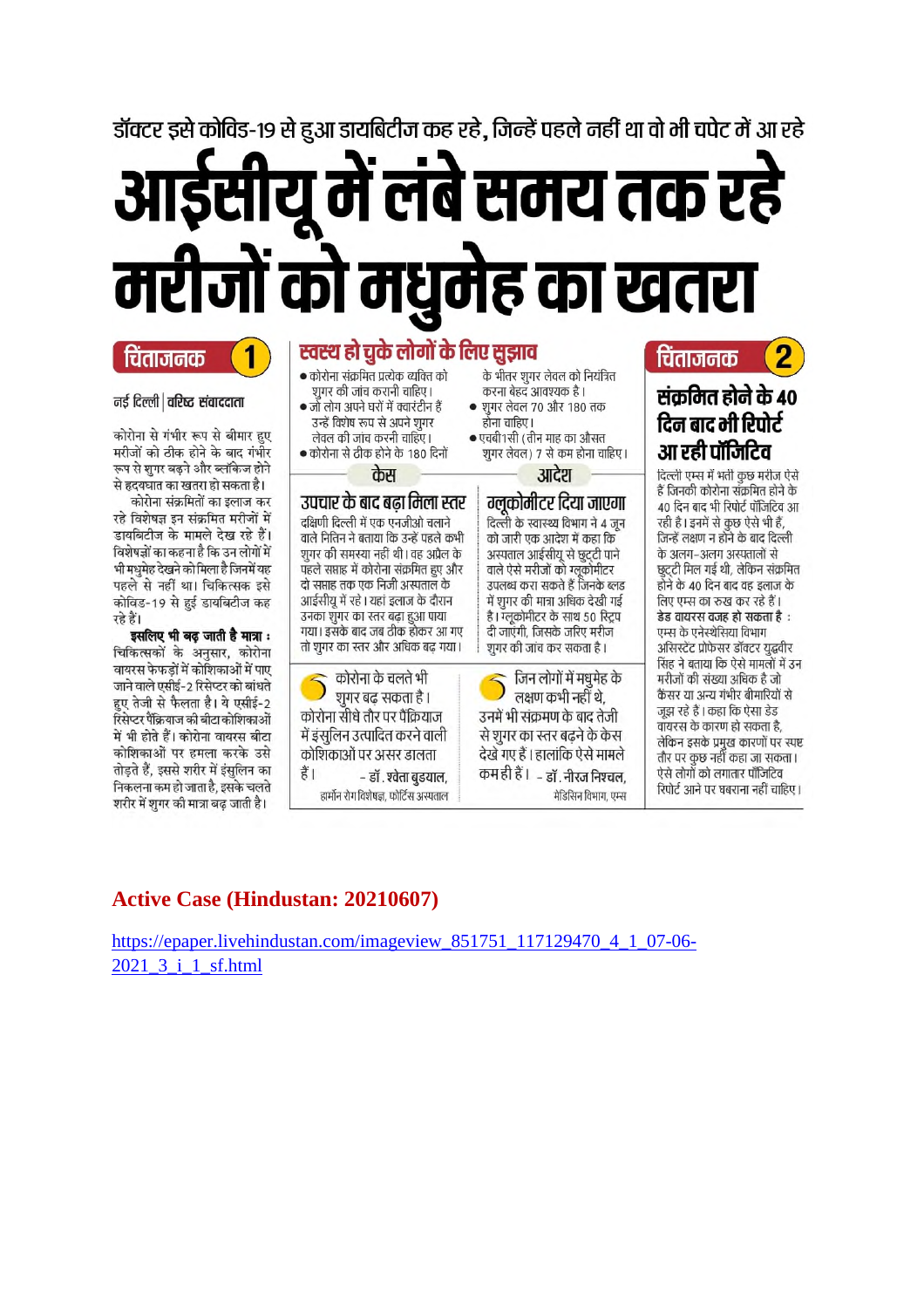# सक्रिय केस छह हजार से नीचे पहुंचे



कोविड केयर सेंटर में हैं। विभाग के अनुसार दिल्ली में शनिवार को 76857 टेस्ट हुए जिसमें 0.50 फीसदी मरीज संक्रमित पाए गए। इनमें से आरटीपीसीआर से 55786 और रैपिड एंटीजन से 21071 टेस्ट हए।

दिल्ली में अभी तक 19758315 टेस्ट हो गए। विभाग के अनुसार दिल्ली में घटते मामलों के साथ हॉटस्पॉट की संख्या घटकर 11557 हो गई है।

विभिन्न अस्पतालों में 2936 मरीज : दिल्ली में कोरोना से मृत्युदर 1.72 फीसदी हैं। विभाग के अनुसार दिल्ली में कोरोना के 5889 सक्रिय मरीज हैं। इनमें से दिल्ली के विभिन्न अस्पतालों में 2936 मरीज भर्ती हैं। वहीं कोविड केयर सेंटर में 148 और कोविड मेडिकल सेंटर में 97 मरीज भर्ती हैं। होम आइसोलेशन में 2327 मरीज भर्ती हैं। कोरोना से ठीक हो चुके 26 मरीज

## रिपोर्ट

नई दिल्ली | वरिष्ठ संवाददाता

राजधानी दिल्ली में कोरोना से हो रही मौत के आंकडे कम हो रहे हैं। रविवार को 40 से कम कोरोना मरीजों की जान गई। वहीं, कोरोना के सक्रिय मामले भी घटकर 6 हजार से कम हो गए हैं।

दिल्ली के स्वास्थ्य विभाग के अनुसार रविवार को कोरोना के 381 नए मामले सामने आए जबकि 1189 मरीजों को छुट्टी दी गई। वहीं 34 मरीजों ने कोरोना के कारण दम तोड़ दिया। दिल्ली में अभी तक 1429244 मरीज कोरोना से संक्रमित हो चुके हैं. वहीं इनमें से 1398764 मरीज ठीक हो चुके हैं, जबकि 24591 मरीजों ने कोरोना के कारण दम तोड दिया।

#### **Health Care Services (Hindustan: 20210607)**

https://epaper.livehindustan.com/imageview 851751 117129160 4 1 07-06-2021 3 i 1 sf.html